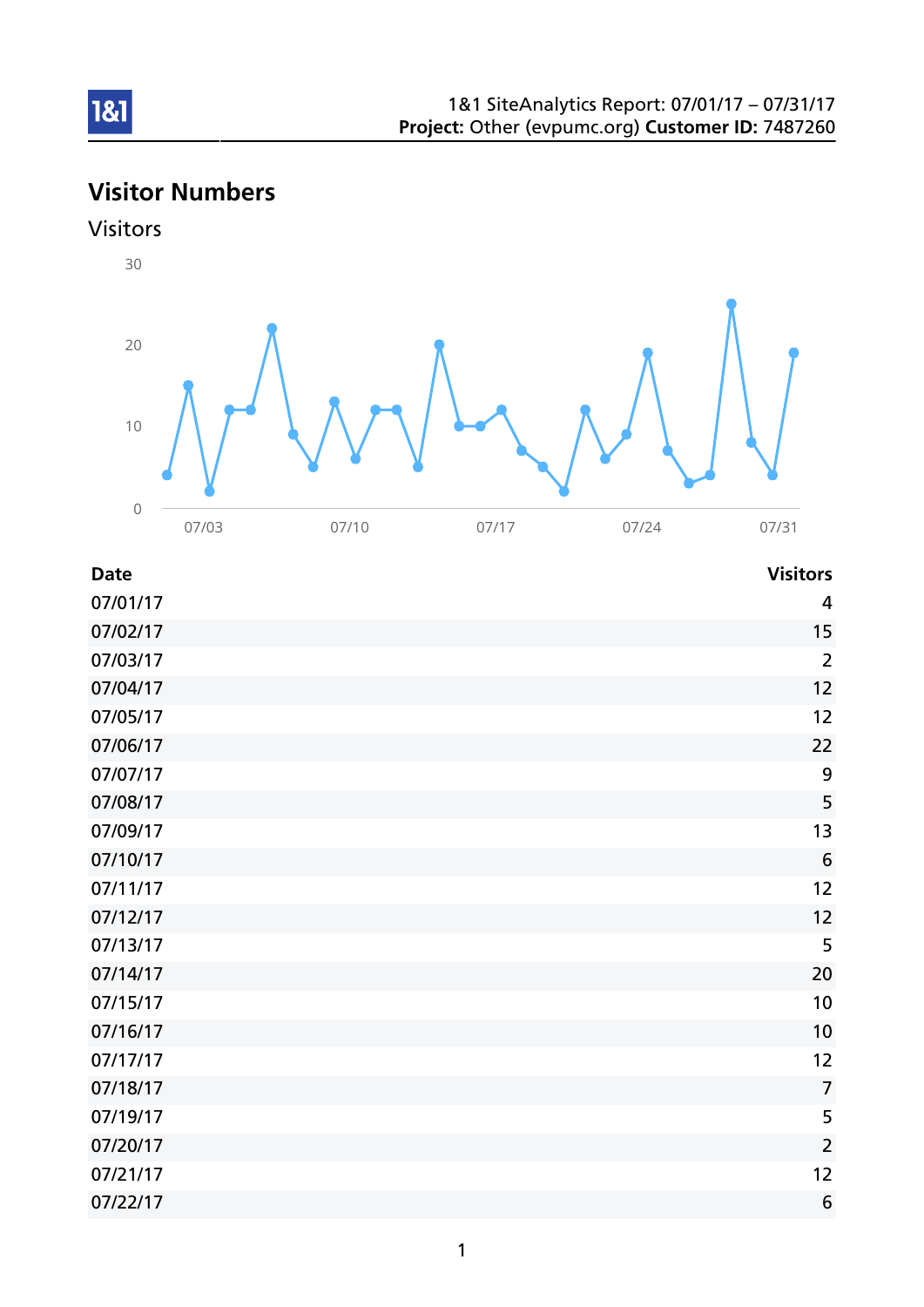| 1&1 SiteAnalytics Report: 07/01/17 - 07/31/17    |
|--------------------------------------------------|
| Project: Other (evpumc.org) Customer ID: 7487260 |

| <b>Date</b>  | <b>Visitors</b> |
|--------------|-----------------|
| 07/23/17     | 9               |
| 07/24/17     | 19              |
| 07/25/17     | $\overline{7}$  |
| 07/26/17     | 3               |
| 07/27/17     | 4               |
| 07/28/17     | 25              |
| 07/29/17     | 8               |
| 07/30/17     | $\overline{4}$  |
| 07/31/17     | 19              |
| <b>Total</b> | 311             |

## Sessions



| <b>Date</b> | <b>Sessions</b> |
|-------------|-----------------|
| 07/01/17    | 4               |
| 07/02/17    | 16              |
| 07/03/17    | $\overline{2}$  |
| 07/04/17    | 12              |
| 07/05/17    | 14              |
| 07/06/17    | 22              |
| 07/07/17    | 9               |
| 07/08/17    | 5               |
| 07/09/17    | 13              |
| 07/10/17    | 6               |
| 07/11/17    | 12              |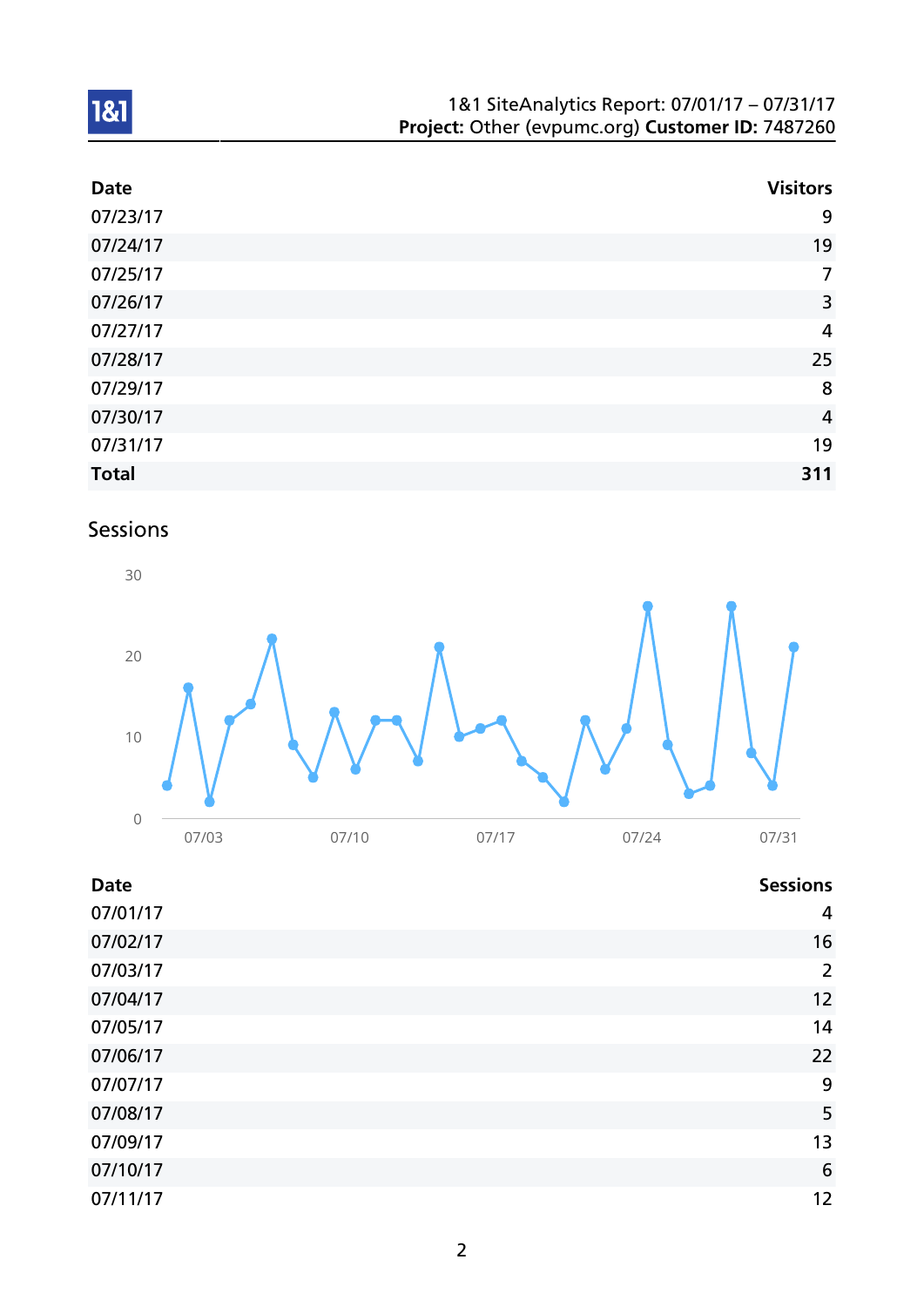| 1&1 SiteAnalytics Report: 07/01/17 - 07/31/17    |
|--------------------------------------------------|
| Project: Other (evpumc.org) Customer ID: 7487260 |

| <b>Date</b>  | <b>Sessions</b> |
|--------------|-----------------|
| 07/12/17     | 12              |
| 07/13/17     | $\overline{7}$  |
| 07/14/17     | 21              |
| 07/15/17     | 10              |
| 07/16/17     | 11              |
| 07/17/17     | 12              |
| 07/18/17     | $\overline{7}$  |
| 07/19/17     | 5               |
| 07/20/17     | $\overline{2}$  |
| 07/21/17     | 12              |
| 07/22/17     | 6               |
| 07/23/17     | 11              |
| 07/24/17     | 26              |
| 07/25/17     | 9               |
| 07/26/17     | 3               |
| 07/27/17     | $\overline{4}$  |
| 07/28/17     | 26              |
| 07/29/17     | 8               |
| 07/30/17     | $\overline{4}$  |
| 07/31/17     | 21              |
| <b>Total</b> | 332             |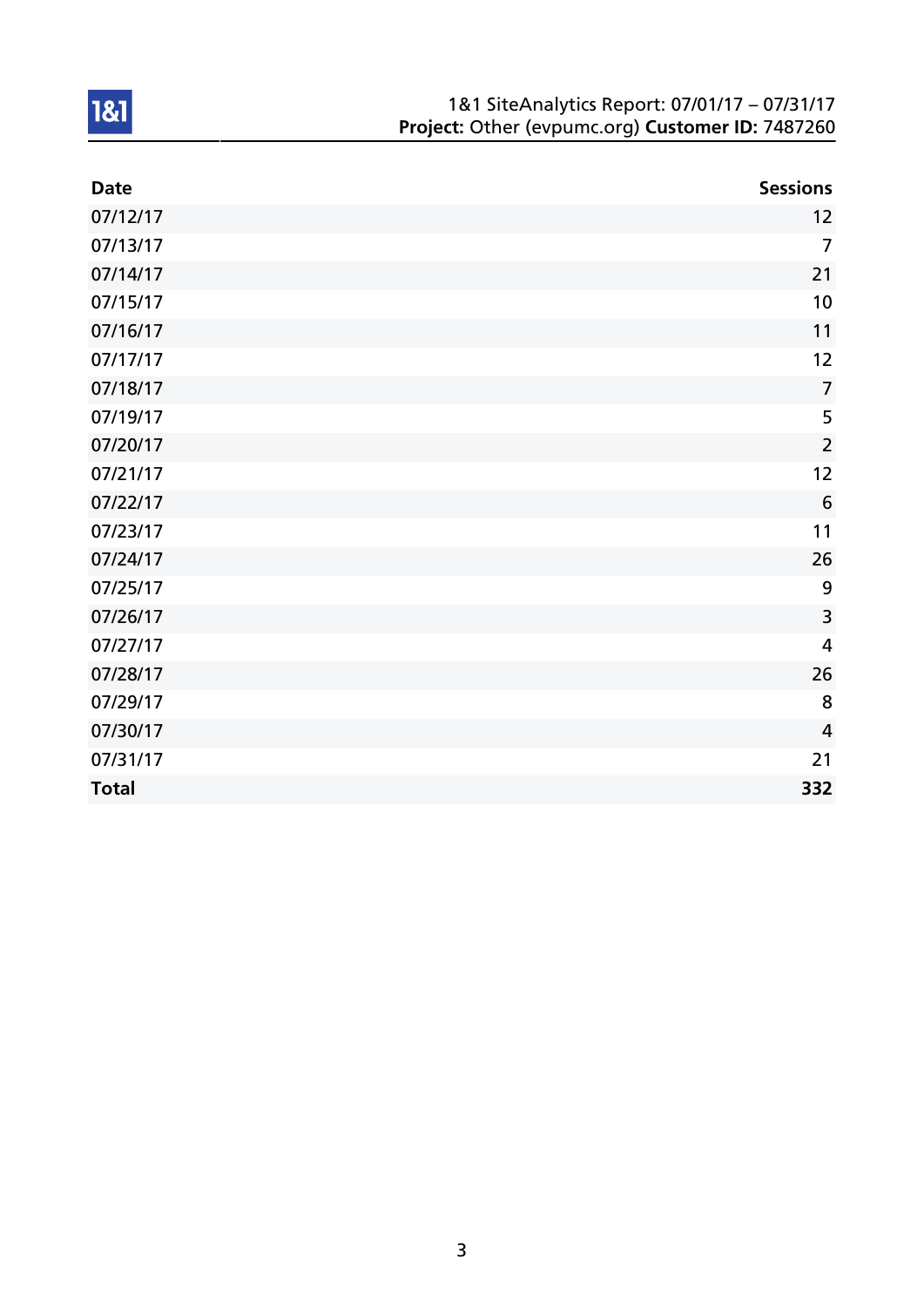

## Search Engine Robots

181



| <b>Search Engine Robots</b> | <b>Sessions</b> | Percentage |
|-----------------------------|-----------------|------------|
| bingbot/2.0                 | 260             | 31.03%     |
| DotBot/1.1                  | 142             | 16.95%     |
| Baiduspider/2.0             | 72              | 8.59%      |
| spbot/5.0.3                 | 69              | 8.23%      |
| AhrefsBot/5.2               | 46              | 5.49%      |
| YandexBot/3.0               | 43              | 5.13%      |
| CCBot/2.0                   | 36              | 4.30%      |
| Googlebot/2.1               | 31              | 3.70%      |
| netEstate NE Crawler        | 24              | 2.86%      |
| vebidoobot/1.0              | 23              | 2.74%      |
| Googlebot-Mobile            | 16              | 1.91%      |
| <b>SEOkicks-Robot</b>       | 16              | 1.91%      |
| ips-agent                   | 10              | 1.19%      |
| Sogou web spider/4.0        | 9               | 1.07%      |
| SemrushBot/1.2~bl           | 6               | 0.72%      |
| SafeDNSBot                  | 5               | 0.60%      |
| SeznamBot/3.2               | 4               | 0.48%      |
| Uptimebot/1.0               | $\overline{4}$  | 0.48%      |
| WikiDo/1.1                  | $\overline{4}$  | 0.48%      |
| DuckDuckGo-Favicons-Bot/1.0 | 3               | 0.36%      |
| Yahoo! Slurp                | 3               | 0.36%      |
| CATExplorador/1.0beta       | $\overline{2}$  | 0.24%      |
| Exabot/3.0                  | $\overline{2}$  | 0.24%      |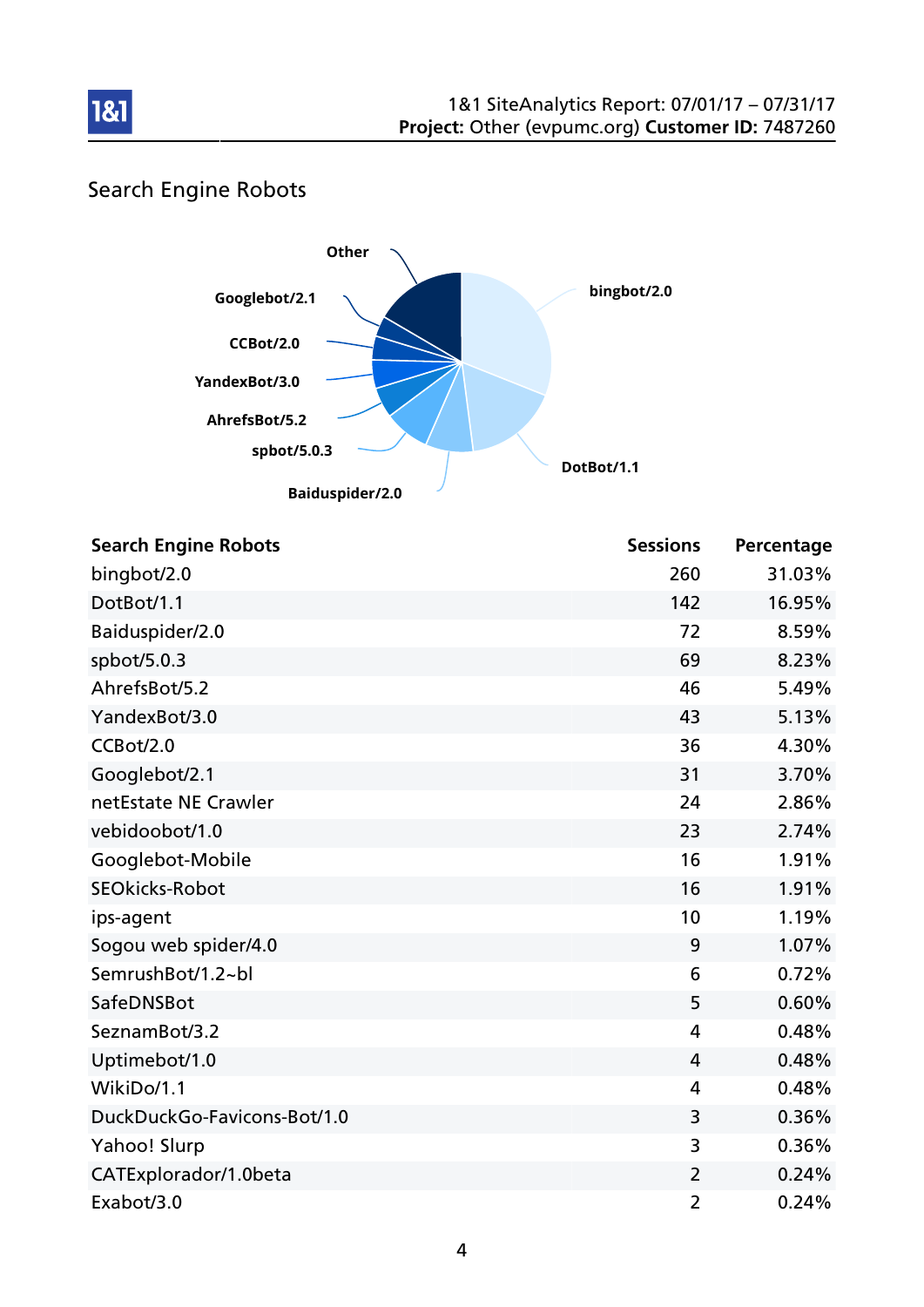| <b>Search Engine Robots</b> | <b>Sessions</b> | Percentage |
|-----------------------------|-----------------|------------|
| Mnogosearch-3.1.21          | 2               | 0.24%      |
| SurveyBot/2.3               | 2               | 0.24%      |
| Findxbot/1.0                |                 | 0.12%      |
| LinkedInBot/1.0             |                 | 0.12%      |
| Mail.RU_Bot/Robots/2.0      |                 | 0.12%      |
| Prerender                   |                 | 0.12%      |
| <b>Total</b>                | 838             | 100.00%    |

# Page Analysis

1&1

### Most Frequently Visited Pages



| <b>Pages</b>       | <b>Sessions</b> | Percentage |
|--------------------|-----------------|------------|
| /Default.htm       | 252             | 33.87%     |
| /Elim.htm          | 57              | 7.66%      |
| /NewsLetterIdx.htm | 45              | 6.05%      |
| /Announce.htm      | 44              | 5.91%      |
| /Calendar.htm      | 42              | 5.65%      |
| /Sermons.htm       | 38              | 5.11%      |
| /M-Statement.htm   | 36              | 4.84%      |
| <b>Morship.htm</b> | 36              | 4.84%      |
| /web_links.htm     | 36              | 4.84%      |
| /Believe.htm       | 34              | 4.57%      |
| /St_Johns.htm      | 34              | 4.57%      |
| /Stats.htm         | 31              | 4.17%      |
| /CalendarOld.htm   | 14              | 1.88%      |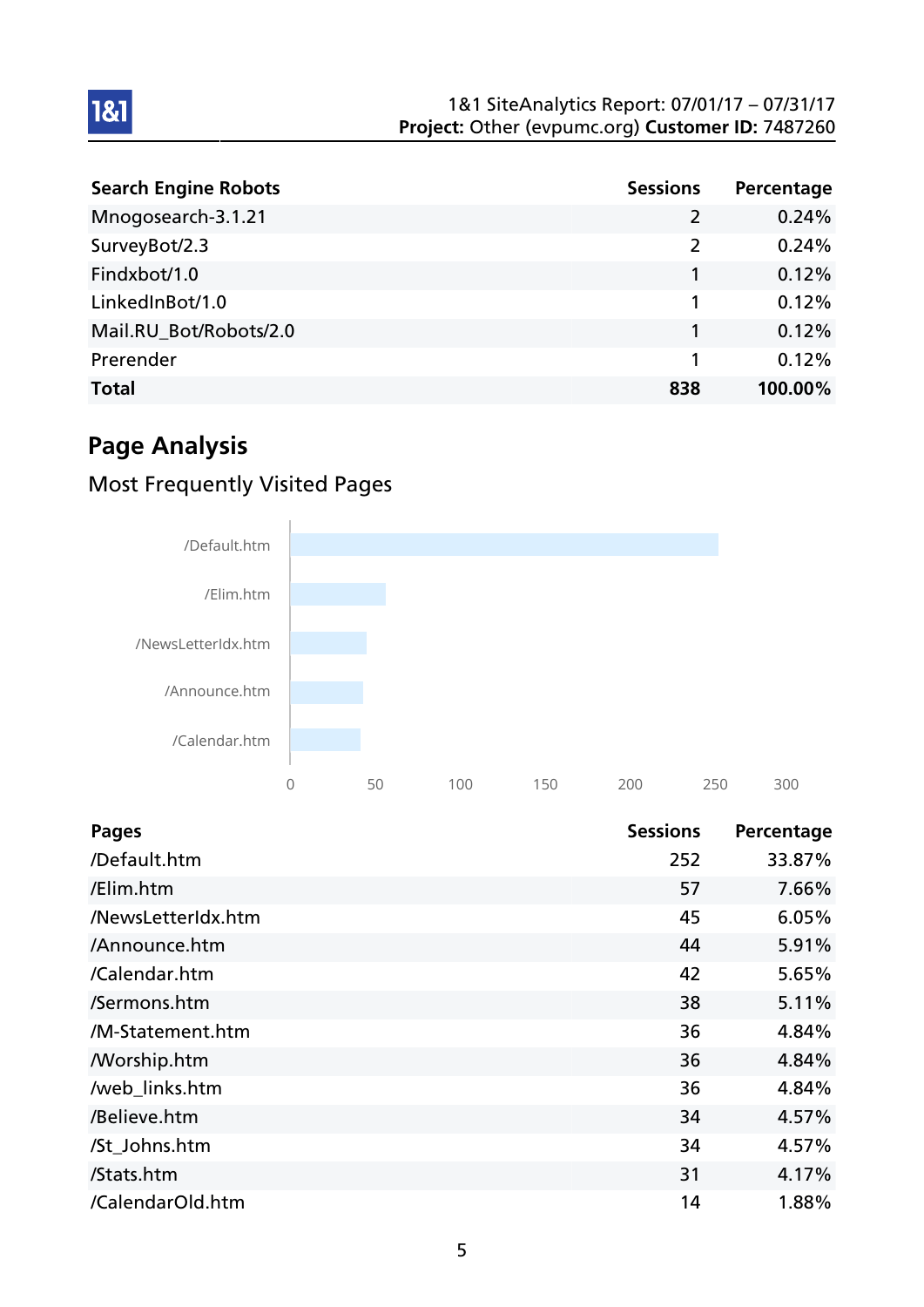#### 1&1 SiteAnalytics Report: 07/01/17 – 07/31/17 Project: Other (evpumc.org) Customer ID: 7487260

| <b>Pages</b>             | <b>Sessions</b> | Percentage |
|--------------------------|-----------------|------------|
| /missions.htm            | 6               | 0.81%      |
| /Elim-HISTORY.htm        | 5               | 0.67%      |
| /StJohns_M-Statement.htm | 5               | 0.67%      |
| /Elim_M-Statement.htm    | 4               | 0.54%      |
| /St_Johns-HISTORY.htm    | 4               | 0.54%      |
| /valley_views0813.htm    | 4               | 0.54%      |
| /valley_views0913.htm    | 4               | 0.54%      |
| /valley_views1013.htm    | 4               | 0.54%      |
| /valley_views1113.htm    | 4               | 0.54%      |
| /Announce1.htm           | $\overline{2}$  | 0.27%      |
| /Announce102608.htm      | 1               | 0.13%      |
| /Bulletins-old.htm       | 1               | 0.13%      |
| /Bulletins.htm           | 1               | 0.13%      |
| <b>Total</b>             | 744             | 100.00%    |

### Keywords

1&1

No data is available for this report during the current time period.

### Referring Pages



| Pages                   | <b>Sessions</b> |
|-------------------------|-----------------|
| http://google.com       | 107             |
| https://www.google.com/ | 16              |
| http://www.google.com/  | 5               |
| www.yahoo.com           | 5               |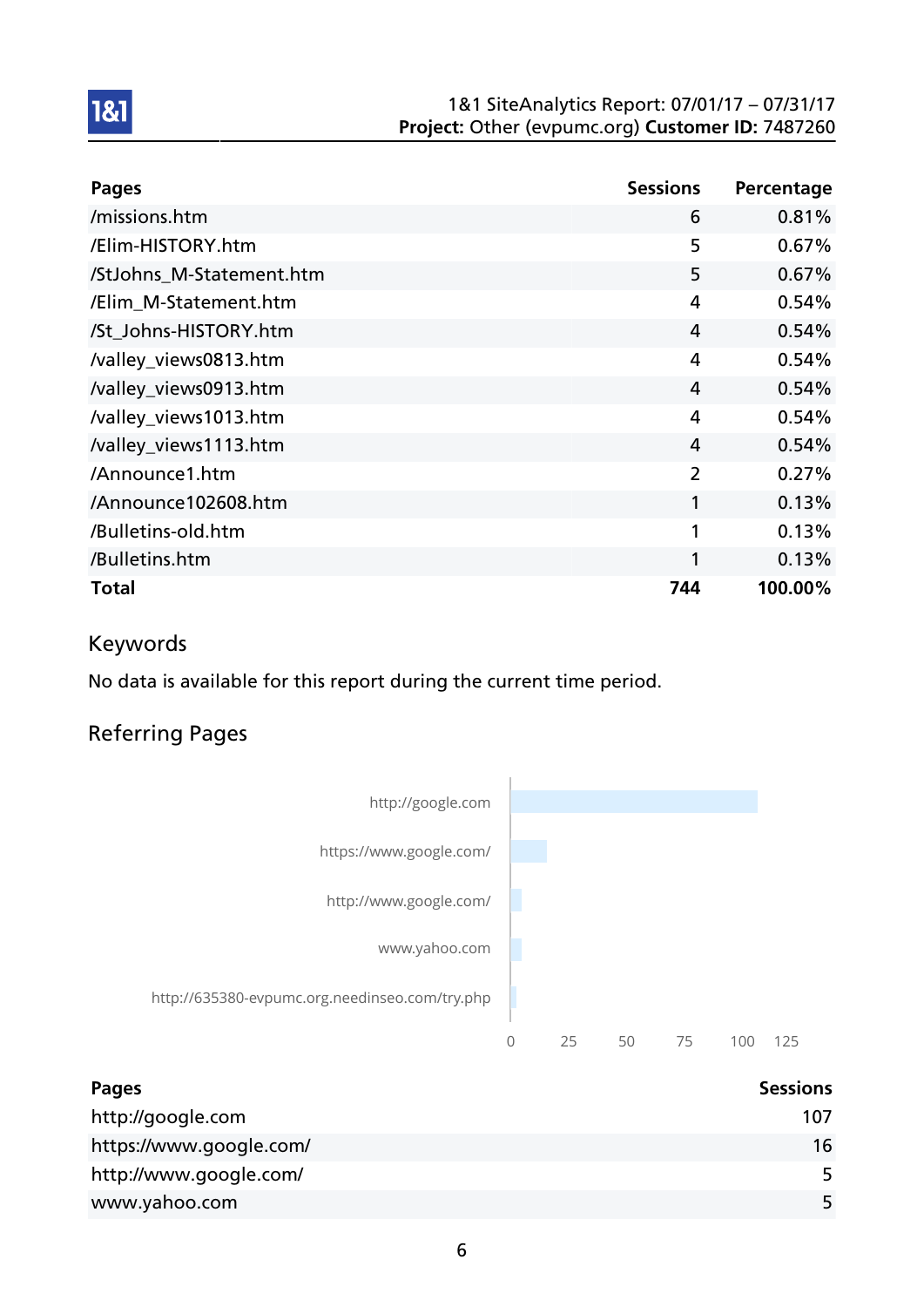

| <b>Pages</b>                                                                                                                                                                                                                      | <b>Sessions</b> |
|-----------------------------------------------------------------------------------------------------------------------------------------------------------------------------------------------------------------------------------|-----------------|
| http://635380-evpumc.org.needinseo.com/try.php                                                                                                                                                                                    | 3               |
| http://yandex.ru/clck/jsredir                                                                                                                                                                                                     | $\overline{2}$  |
| https://google.com/                                                                                                                                                                                                               | $\overline{2}$  |
| www.bing.com                                                                                                                                                                                                                      | $\overline{2}$  |
| www.google.com                                                                                                                                                                                                                    | $\overline{2}$  |
| android-app://com.google.android.googlequicksearchbox/https/www.<br>google.com                                                                                                                                                    | 1               |
| http://hundejo.com/                                                                                                                                                                                                               | 1               |
| http://hvd-store.com/                                                                                                                                                                                                             | 1               |
| http://l.facebook.com/l.php                                                                                                                                                                                                       | 1               |
| http://pizza-imperia.com/                                                                                                                                                                                                         | 1               |
| http://r.search.yahoo.com/_ylt=AwrBTzbSBXZZEyEAvCRx.9w4;_ylu=X3<br>oDMTE0bGhyaDE4BGNvbG8DYmYxBHBvcwMxBHZ0aWQDVUkyRkJU<br>M18xBHNlYwNzcg--/RV=2/RE=1500935762/RO=10/RU=http://evpumc.o<br>rg//RK=1/RS=JpaQwLWGPbVwkxgk0gPjwmHKZJA- | 1               |
| http://stanleygibbonsplc.com/                                                                                                                                                                                                     | 1               |
| http://www.baidu.com/s                                                                                                                                                                                                            | 1               |
| http://www.google.co.uk/url                                                                                                                                                                                                       | 1               |
| http://www.google.com/url                                                                                                                                                                                                         | 1               |
| http://www.susumc.org/index.php/lewisburg                                                                                                                                                                                         | 1               |
| http://www.usatoday.com/search/results                                                                                                                                                                                            | 1               |
| http://www.vbratske.ru/users/13123/                                                                                                                                                                                               | 1               |
| https://ip-guide.com/                                                                                                                                                                                                             | 1               |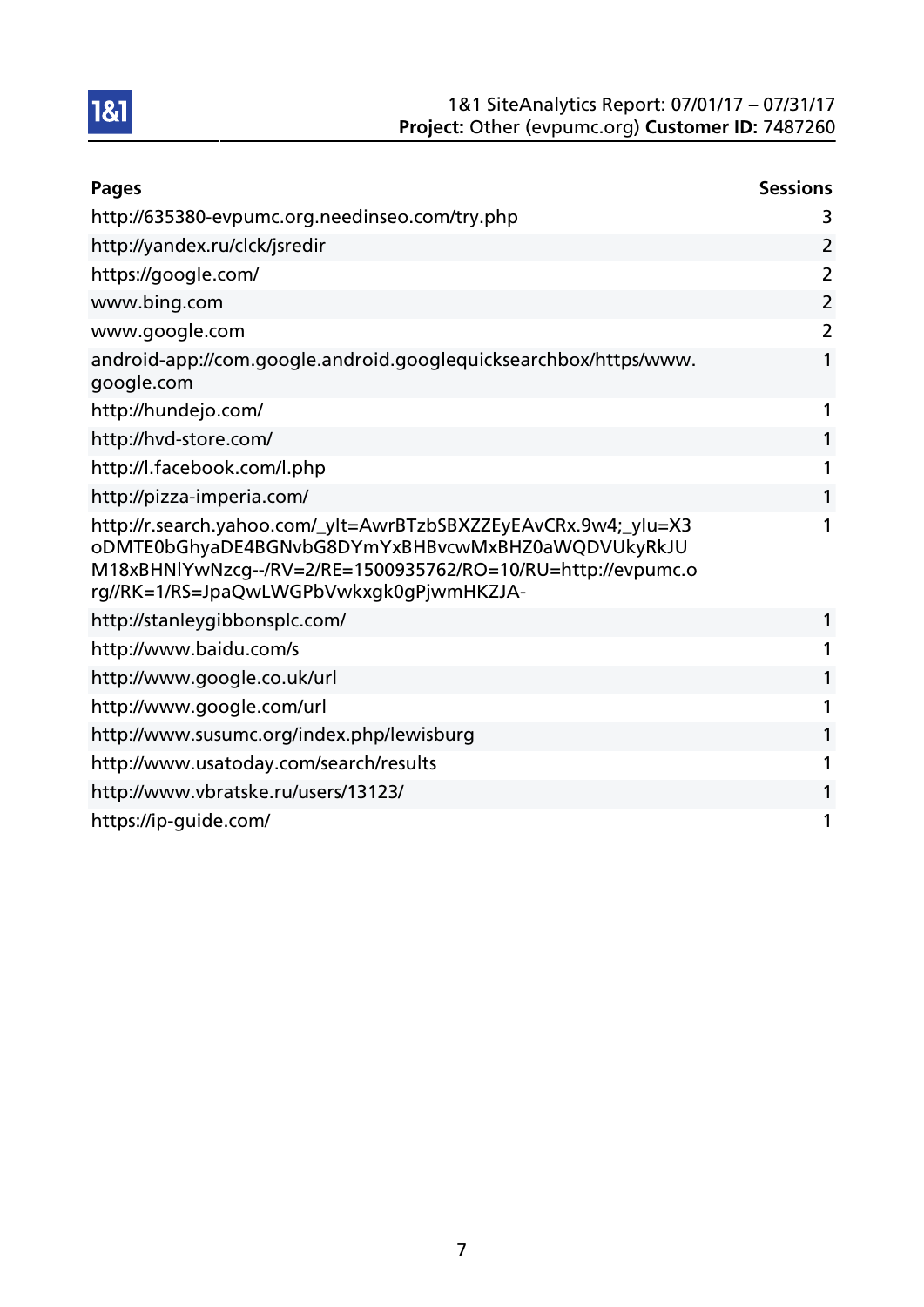

# Browsers & Systems

Browsers

1&1



**Firefox**

| <b>Browsers</b>         | <b>Sessions</b> | Percentage |
|-------------------------|-----------------|------------|
| Chrome                  | 123             | 37.05%     |
| Firefox                 | 83              | 25.00%     |
| IE                      | 36              | 10.84%     |
| Safari                  | 12              | 3.61%      |
| <b>Chrome Mobile</b>    | 11              | 3.31%      |
| Android browser         | 9               | 2.71%      |
| Safari mobile           | 7               | 2.11%      |
| Java                    | 4               | 1.20%      |
| Microsoft Edge          | 4               | 1.20%      |
| Facebook App            | 1               | 0.30%      |
| Pale Moon               | 1               | 0.30%      |
| Python-requests         | 1               | 0.30%      |
| <b>UC Browser</b>       | 1               | 0.30%      |
| Could not be identified | 39              | 11.75%     |
| <b>Total</b>            | 332             | 100.00%    |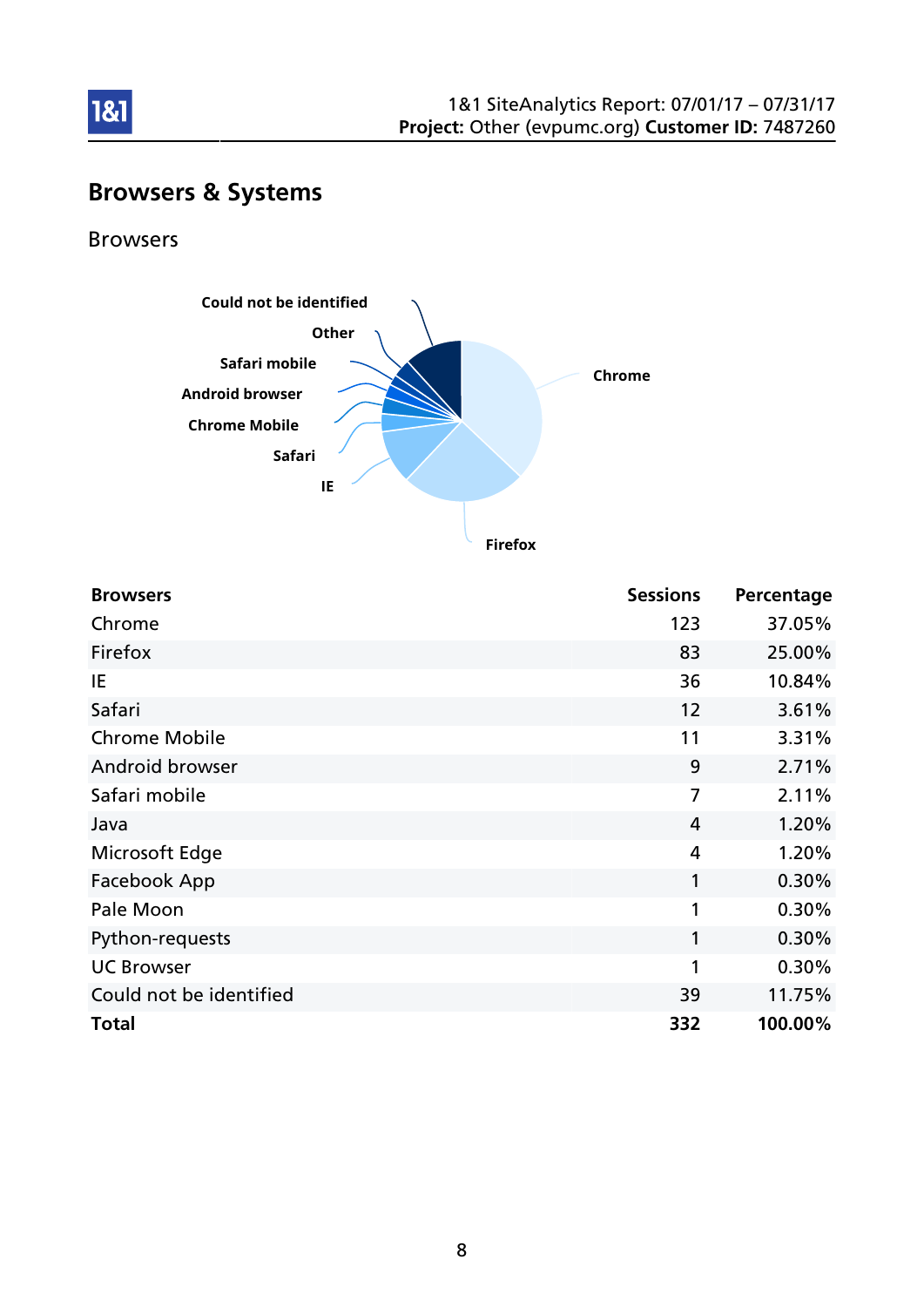

## Operating Systems



| <b>Operating Systems</b> | <b>Sessions</b> | Percentage |
|--------------------------|-----------------|------------|
| <b>Windows</b>           | 188             | 56.63%     |
| OS X                     | 53              | 15.96%     |
| Linux                    | 20              | 6.02%      |
| Android                  | 19              | 5.72%      |
| iOS                      | 9               | 2.71%      |
| <b>JVM</b>               | $\overline{4}$  | 1.20%      |
| macOS                    | 3               | 0.90%      |
| Chrome OS                | 1               | 0.30%      |
| Could not be identified  | 35              | 10.54%     |
| <b>Total</b>             | 332             | 100.00%    |

### Visitor Locations

| Countries            |                 |            |
|----------------------|-----------------|------------|
| <b>Countries</b>     | <b>Sessions</b> | Percentage |
| <b>United States</b> | 227             | 68.37%     |
| Romania              | 23              | 6.93%      |
| France               | 13              | 3.92%      |
| China                | 12              | 3.61%      |
| Germany              | 11              | 3.31%      |
| Russia               | 6               | 1.81%      |
| Italy                | 4               | 1.20%      |
| Ukraine              | 3               | 0.90%      |
| <b>Brazil</b>        | $\overline{2}$  | 0.60%      |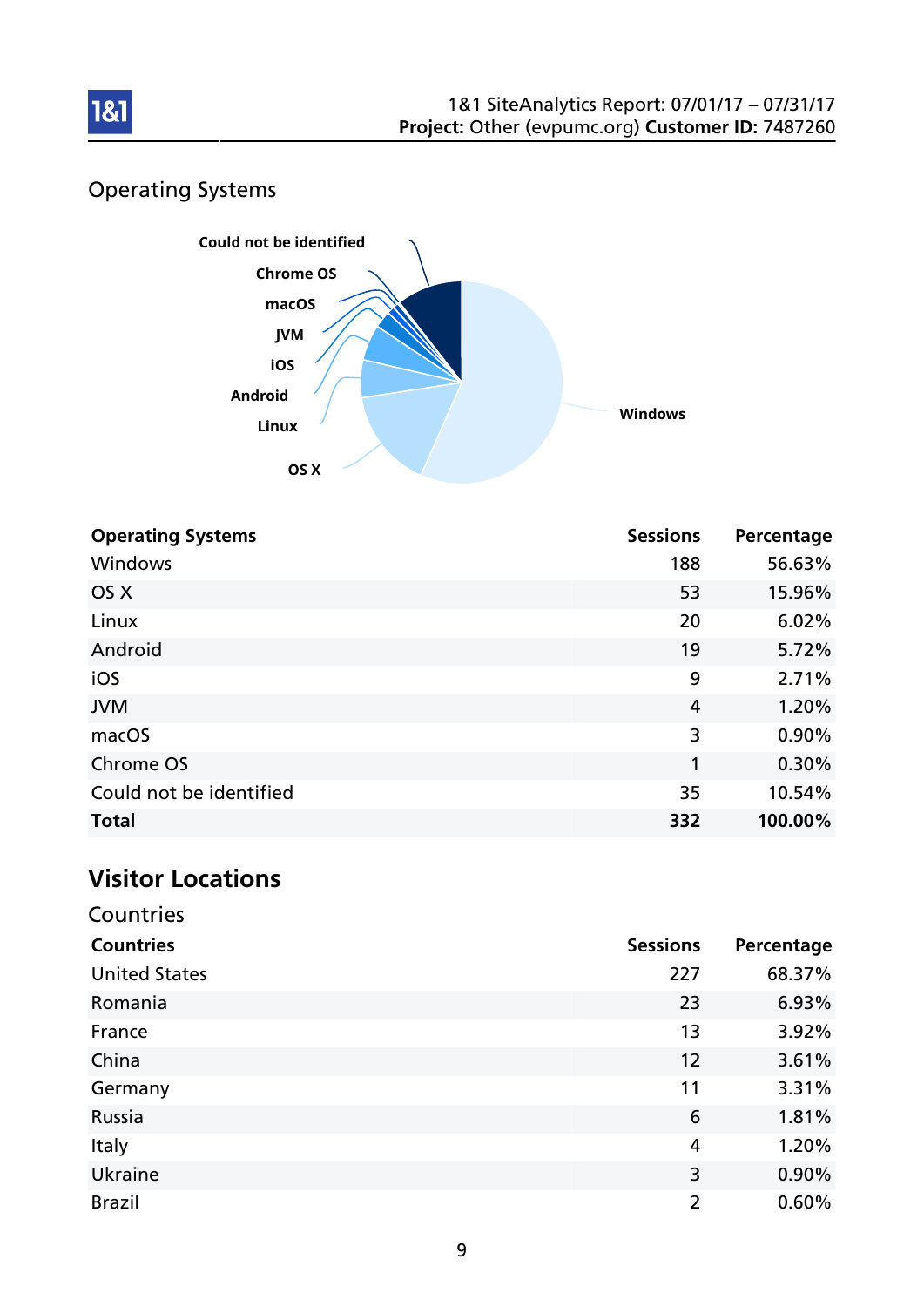#### 1&1 SiteAnalytics Report: 07/01/17 – 07/31/17 Project: Other (evpumc.org) Customer ID: 7487260

| <b>Countries</b>        | <b>Sessions</b> | Percentage |
|-------------------------|-----------------|------------|
| Canada                  | $\overline{2}$  | 0.60%      |
| Hong Kong               | $\overline{2}$  | 0.60%      |
| Ireland                 | $\overline{2}$  | 0.60%      |
| India                   | $\overline{2}$  | 0.60%      |
| Malaysia                | $\overline{2}$  | 0.60%      |
| <b>United Kingdom</b>   | 1               | 0.30%      |
| <b>Israel</b>           | 1               | 0.30%      |
| Jordan                  | 1               | 0.30%      |
| Sri Lanka               | 1               | 0.30%      |
| Lithuania               | 1               | 0.30%      |
| Namibia                 | 1               | 0.30%      |
| Netherlands             | 1               | 0.30%      |
| Philippines             | 1               | 0.30%      |
| Pakistan                | 1               | 0.30%      |
| Portugal                | 1               | 0.30%      |
| Serbia                  | 1               | 0.30%      |
| Singapore               | 1               | 0.30%      |
| Thailand                | 1               | 0.30%      |
| Turkey                  | 1               | 0.30%      |
| Taiwan                  | 1               | 0.30%      |
| South Africa            | 1               | 0.30%      |
| Could not be identified | 5               | 1.51%      |
| <b>Total</b>            | 332             | 100.00%    |

## **Continents**

| <b>Continents</b>       | <b>Sessions</b> | Percentage |
|-------------------------|-----------------|------------|
| <b>North America</b>    | 229             | 68.98%     |
| Europe                  | 67              | 20.18%     |
| Asia                    | 27              | 8.13%      |
| Africa                  | 2               | 0.60%      |
| South America           | 2               | 0.60%      |
| Could not be identified | 5               | 1.51%      |
| <b>Total</b>            | 332             | 100.00%    |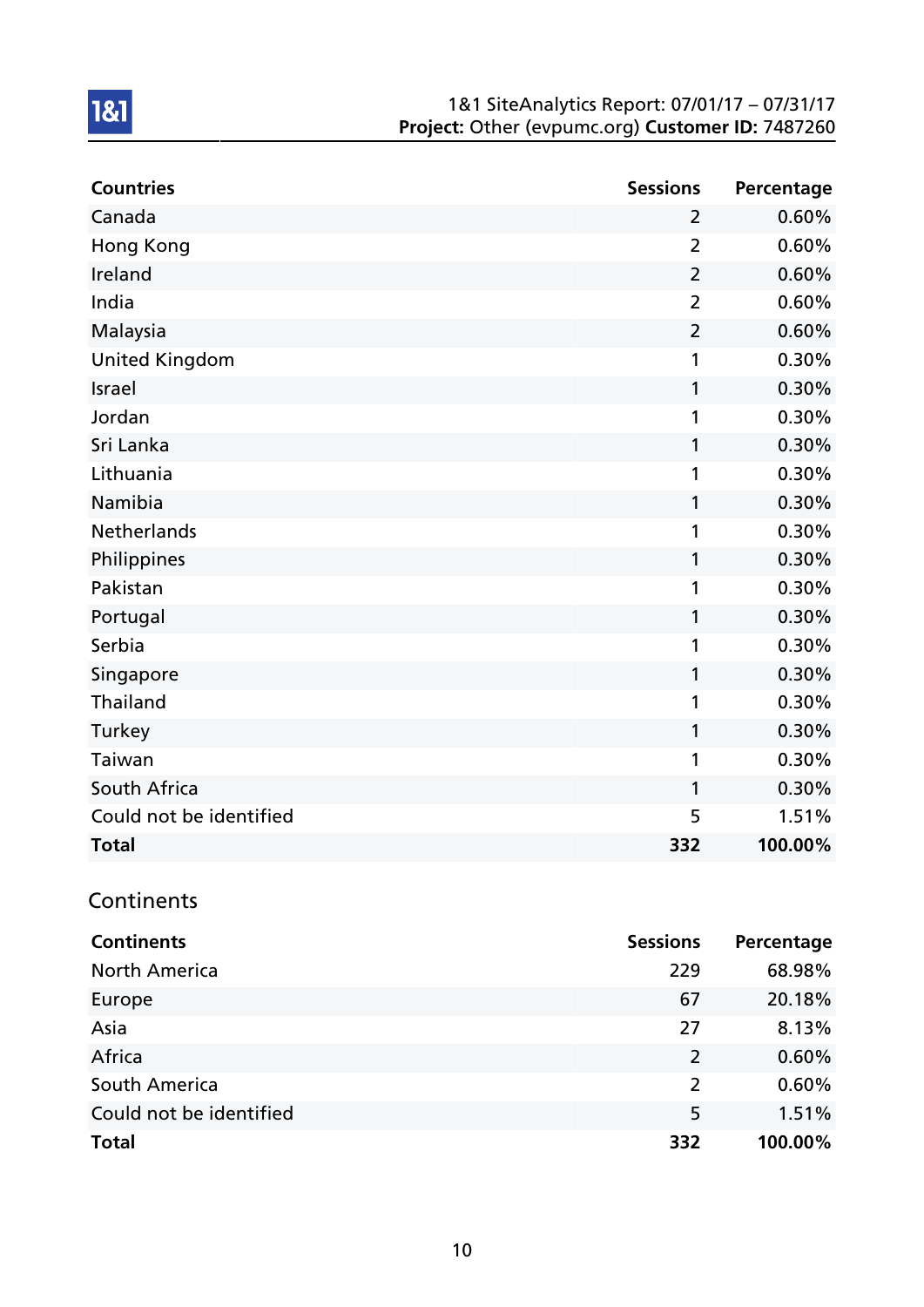

### Information about the evaluations

### Visitors

This evaluation shows how many visitors accessed your website. Visitors are uniquely identified on the basis of the IP address and the browser ID. If a visitor goes to your website more than once a day, only one visitor is counted.

### Sessions

This evaluation shows the number of sessions. A session starts when a visitor accesses your website and ends when he or she leaves it. A session ends automatically after 30 minutes without activity. If a visitor goes to your website more than once a day, multiple sessions are counted.

### Search Engine Robots

This evaluation shows which search engine robots have accessed the pages of your website. Search engine robots automatically search the content of websites in order to keep search engine entries up to date.

### Most Frequently Visited Pages

This evaluation shows which pages of your website were visited most often.

#### Keywords

This evaluations shows the keywords with which your website was most commonly found in search engines.

#### Referring Pages

This evaluation shows the websites from which visitors were transferred to your website.

#### Browsers

This evaluation shows which browsers visitors used to access your website. This way, you know which browsers to optimize your website for, for example.

### Operating Systems

This evaluation shows which operating systems visitors used to access your website. This way, you know which operating systems are most popular with your visitors, for example, and you can optimize your website for these operating systems.